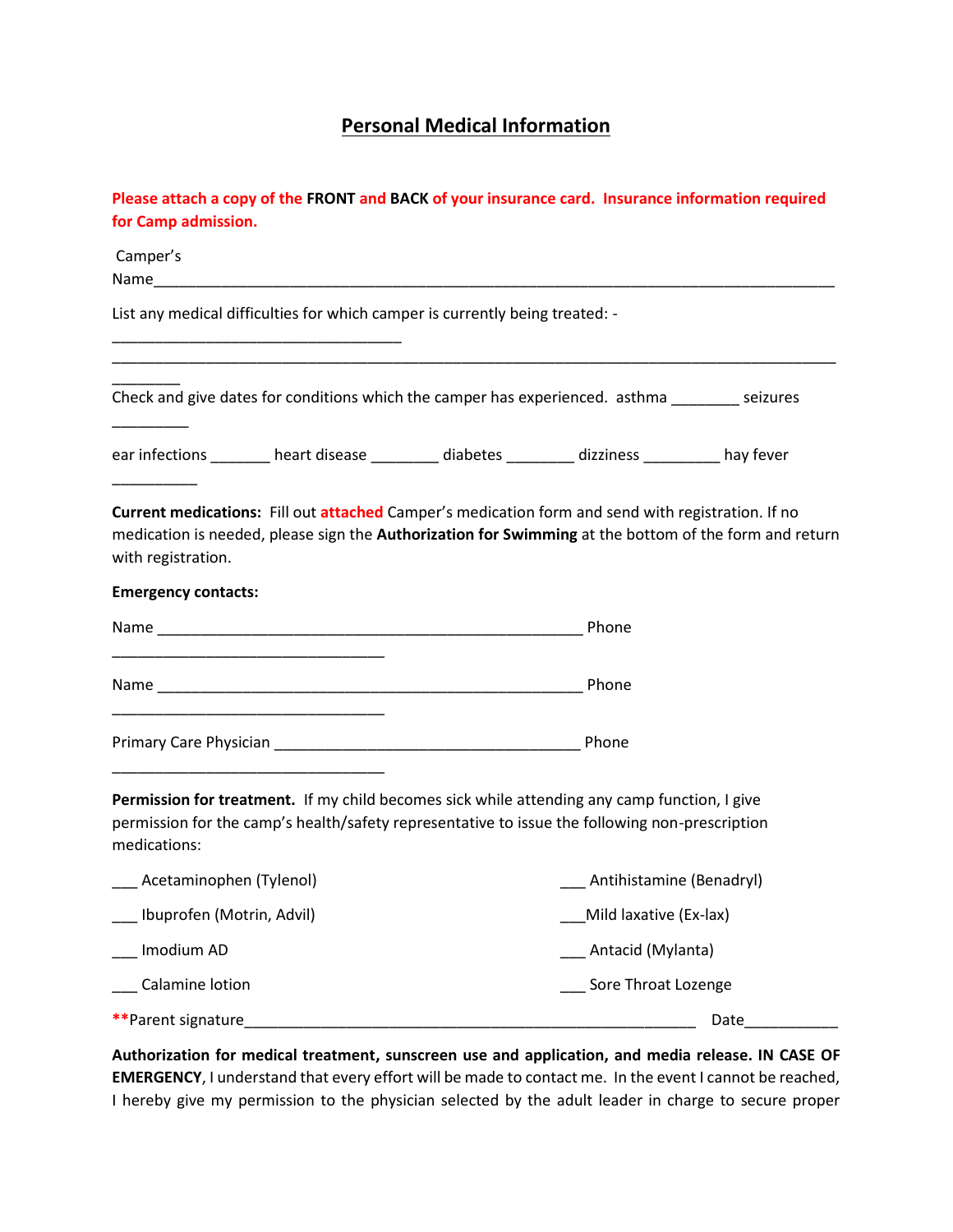treatment, which may include hospitalization, anesthesia, surgery, or injection of medications for my child.

Sunscreen containers must be clearly labeled with the camper's name and must be provided to camp staff at check-in. We highly recommend SPF 30 spray sunscreen. Campers should apply the sunscreen on their own. If assistance is needed it will be provided by camp staff ONLY if specifically, authorized.

I hereby give WMU of MD/DE and Camp Wo-Me-To permission to use any photographs or video recordings, statements and testimonial notes of my child or myself for any media, advertising, publicity, commercial, Facebook posting, or any other business purposes conducted by the WMU of MD/DE and Camp Wo-Me-To. I agree to allow them to use any images or declarations and waive all right to compensation or ownership of the materials.

I hereby give WMU of MD/DE and Camp Wo-Me-To permission to use my email as a contact for upcoming events.

Name (print): \_\_\_\_\_\_\_\_\_\_\_\_\_\_\_\_\_\_\_\_\_\_\_\_\_\_\_\_\_\_\_\_ Date: \_\_\_\_\_\_\_\_\_\_\_\_

\*\*Signature:\_\_\_\_\_\_\_\_\_\_\_\_\_\_\_\_\_\_\_\_\_\_\_\_\_\_\_\_\_\_\_\_\_\_\_\_\_\_\_

Medication and the set of the Form of the set of the set of the set of the set of the set of the set of the set of the set of the set of the set of the set of the set of the set of the set of the set of the set of the set

**\_\_\_\_\_\_\_\_\_\_\_\_\_\_\_\_\_\_\_\_\_\_\_\_\_\_\_\_\_\_\_\_\_\_\_\_\_\_\_\_\_\_\_\_\_\_\_\_\_\_\_\_\_\_\_**

## Cabin number **(completed by nurse only): \_\_\_\_\_\_\_\_\_\_\_\_\_**

| Medicine | Dosage | Morning | Noon | Evening | Other | As<br>Needed |
|----------|--------|---------|------|---------|-------|--------------|
|          |        |         |      |         |       |              |
|          |        |         |      |         |       |              |
|          |        |         |      |         |       |              |
|          |        |         |      |         |       |              |
|          |        |         |      |         |       |              |
|          |        |         |      |         |       |              |
|          |        |         |      |         |       |              |
|          |        |         |      |         |       |              |
|          |        |         |      |         |       |              |